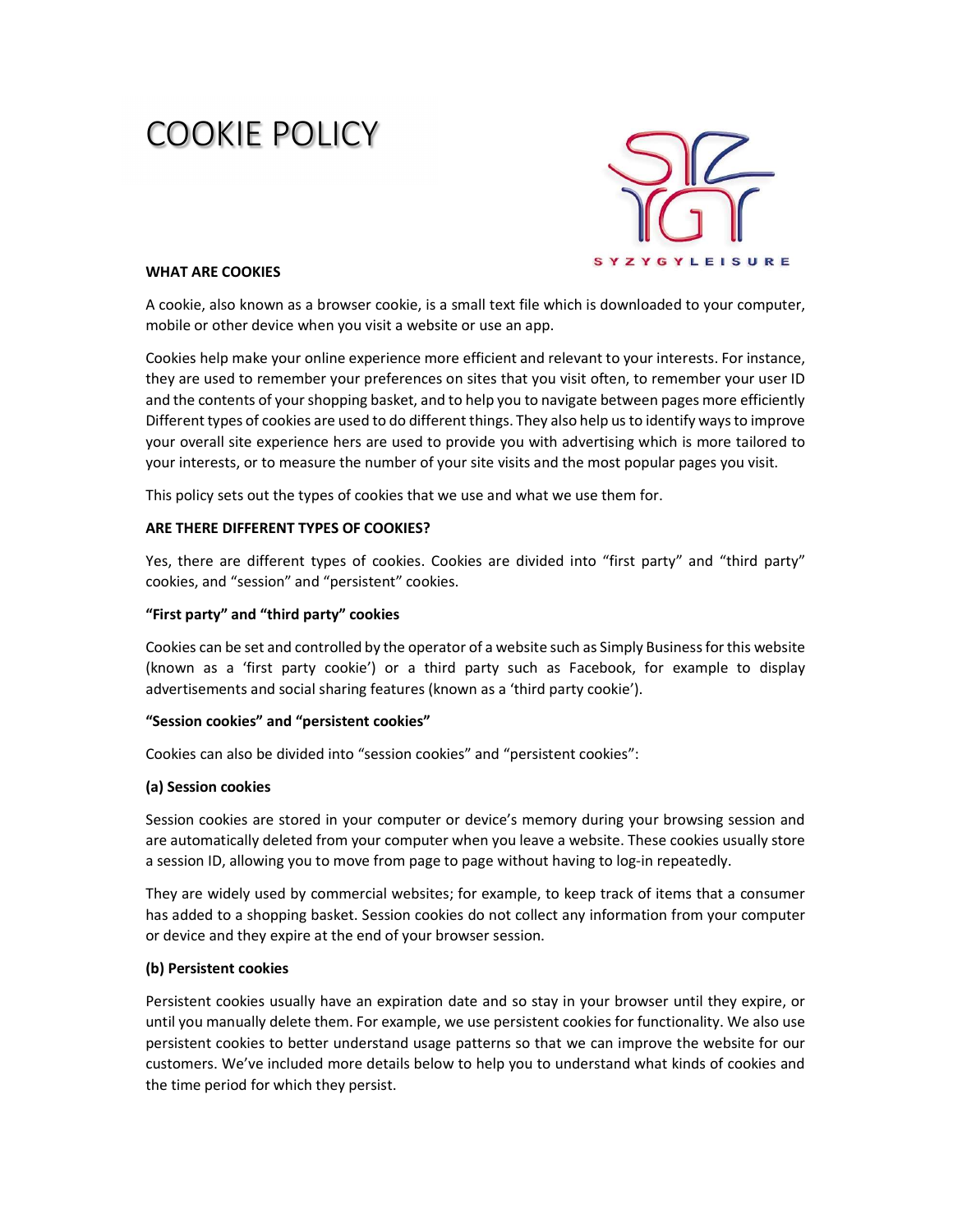## Other technologies linked to cookies

There are other technologies which can seem similar to cookies, but are not the same, including pixels and site tags. These pixels or tags can be used to retrieve information such as your device type or operating system, IP address, time of visit, etc. (Please see our Privacy Policy for more details on the types of information that may be collected.) They are sometimes used to create or access the cookies on your browser, but are not cookies themselves.

# HOW DO WE USE COOKIES?

We use cookies to help us to track our website visitor information and to learn about the behaviour of visitors to our website and how they respond to our marketing communications and for research and statistical purposes.

As detailed in the our Privacy Policy, Syzygy Leisure Ltd disclose data collected from cookies, such as visitor trends, to third parties, in an anonymous form, for research and statistical purposes, and to help us to optimise our website and the targeting of any marketing.

The cookies that Syzygy Leisure Ltd uses do not collect personal information such as name, address, email address and do not link any information they collect to an individual.

# THIRD PARTY SUPPLIERS

We work with third-party suppliers who place cookies on your device and report on "web analytics" information. Where such information is made available to us, we have listed these cookies below.

Please note that although the use of data by Syzygy Leisure Ltd is covered by this policy, in addition the use of third party cookies is covered by third party cookie policies, which we have referred to below, alternatively they are available on the relevant company's website.

# HOW CAN YOU CONTROL THE USE OF COOKIES?

Most web browsers automatically accept cookies, and your use of this website constitutes your consent to this website setting cookies on your computer or other device as per those browser settings.

You can always choose to disable your web browser's ability to accept cookies. Please note that if you do elect to disable your web browser's ability to accept cookies, you may not be able to access or take advantage of many features of the service and some parts of the website may not work properly. If this is the case a message is usually displayed allowing you to change your settings back.

You can control how cookies are set within your browser settings. Find out more about

- "Private Browsing" in Firefox
- "Incognito" Browsing and cookie settings in Chrome
- "InPrivate" Browsing and cookie settings in Internet Explorer 9
- "Private Browsing" and cookie settings in Safari

## COOKIES WE USE

Below we set out in detail the cookies that we use on this website, their function and the data they collect.